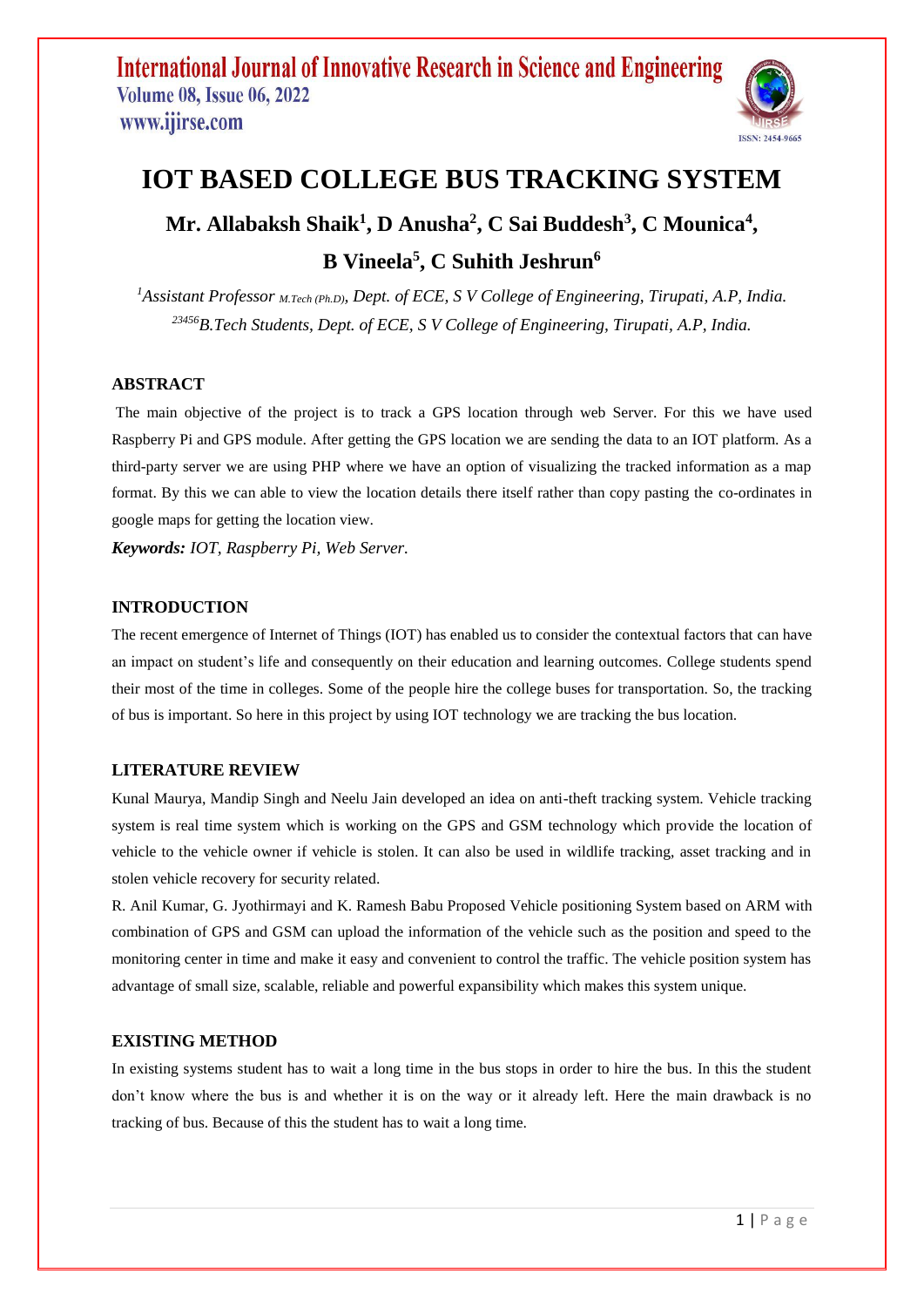

#### **DISADVANTAGES**

- 1. Time consuming
- 2. Lack of tracking of location

### **PROPOSED METHOD**

In this proposed system we are integrating embedded with web server to track the location of the bus. For this purpose we are using Raspberry Pi and GPS. Where GPS monitors the latitude longitude values of the place where the bus is and will update it to cloud server which means web server created by SQL. By using the URL (Uniform Resource Locator) the student can see the location of the bus.

### **BLOCK DIAGRAM**



#### **Fig 1:** Block Diagram

#### **METHODS OR TECHNIQUES USED**

In bus module, GPS data are received from this device and sends them at regular intervals to the server. After that the server analyses the data. GPS module needs to be connected to the Wi-Fi module correctly to receive the signals. GPS and Raspberry Pi are installed on the bus for tracking the bus. GPS module sends location information of the bus on every interval of time to the Raspberry Pi module. Those data are saved on the web server for bus route information.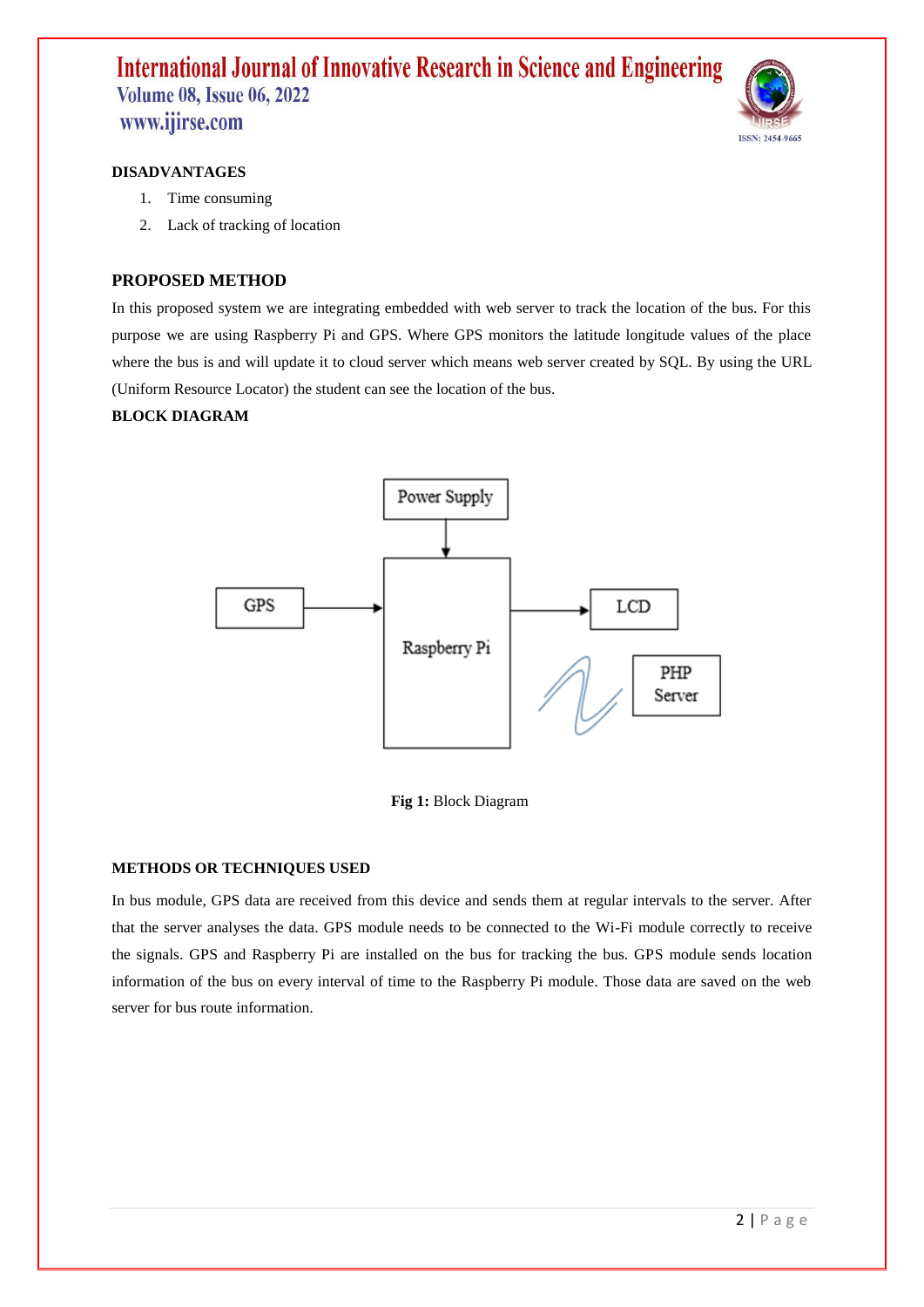

## **RESULT**

**INPUT:**

| <b>Smart Bus</b><br>$\Omega$<br>Transportation                                                                                           | $\equiv$ |                                                                       | <b>All Rheklin</b> | ADMIN |
|------------------------------------------------------------------------------------------------------------------------------------------|----------|-----------------------------------------------------------------------|--------------------|-------|
| Hels, ADMN<br>O Hange Bay<br><b>BE</b> Manage Routes<br>A Backbonett<br><b>By Traveling Hellery</b><br>By Vew Yours<br><b>Britannica</b> |          | <b>Bus Routes</b>                                                     |                    |       |
|                                                                                                                                          |          | Rody Nate                                                             |                    |       |
|                                                                                                                                          |          | <b>Mangalism</b><br><b>Sozon Keme</b><br>sy criteges                  |                    |       |
|                                                                                                                                          |          | Destrution Name<br>Margalan                                           |                    |       |
|                                                                                                                                          |          | Soona (DPS Continuine) Pont A<br>11658544297303946,7948591209668805   |                    |       |
|                                                                                                                                          |          | Detruton (PS Combrate) Point &<br>13.05454755356481.70.464.0070425104 |                    |       |
|                                                                                                                                          |          | Text.                                                                 |                    |       |

**Fig 2:** Co-ordinates of source and destination given in the website.



Fig 3: Power supply is given as an input to raspberry pi.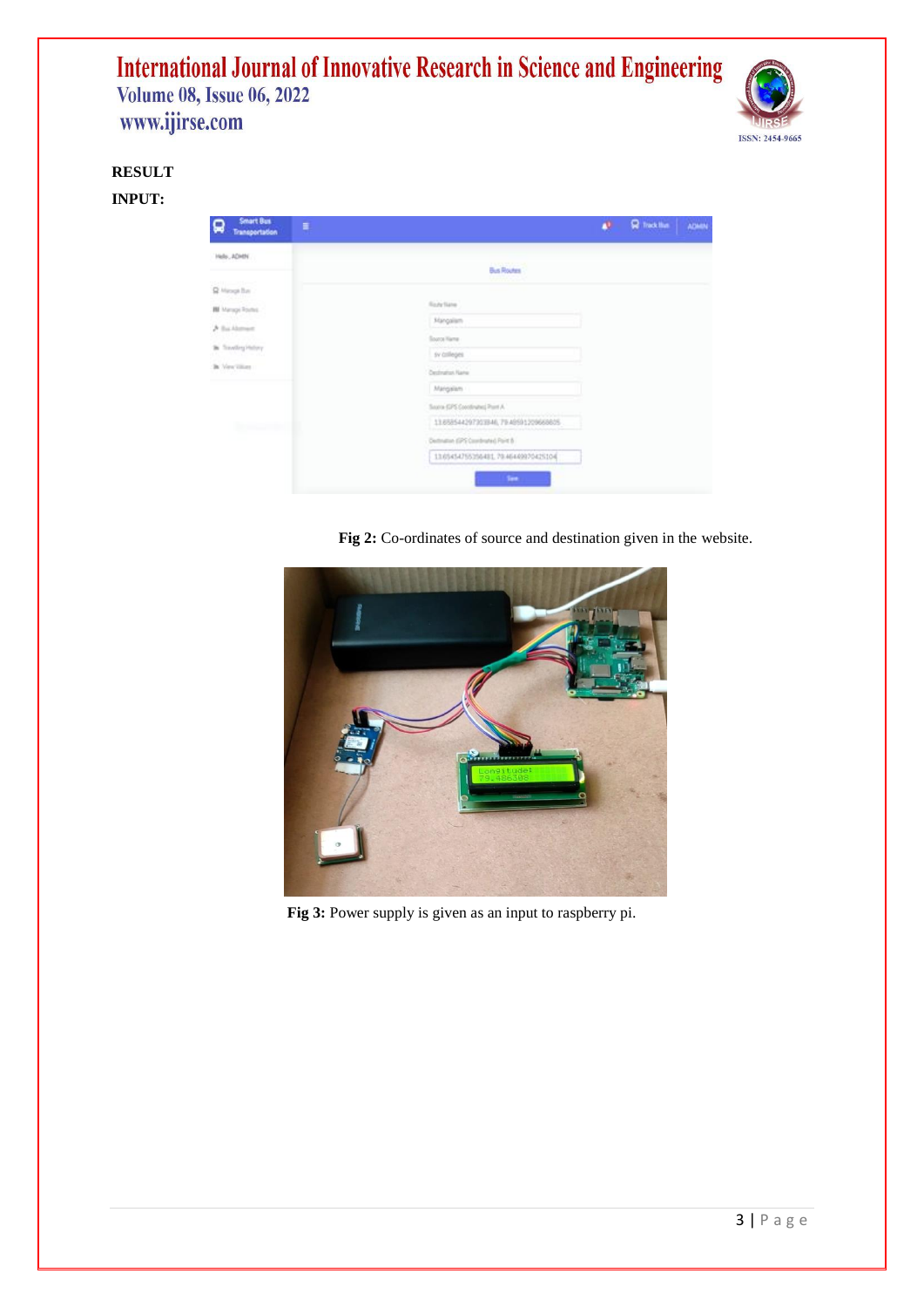

### **OUTPUT:**



**Fig4:** Output of current location of the bus. **Fig5:** Output of movement of the bus.





### **ADVANTAGES**

- 1. Enables Scheduled Monitoring
- 2. Helps buses get filled to their capacity
- 3. Easy accessibility
- 4. Saves the time of the students

### **APPLICATIONS**

- 1. Used in vehicles
- 2. For security purpose of women
- 3. Used in ambulance
- 4. Used in buses and cars





**Fig 6:** Output of movement of the bus. **Fig 7:** Output of the bus reached to destination